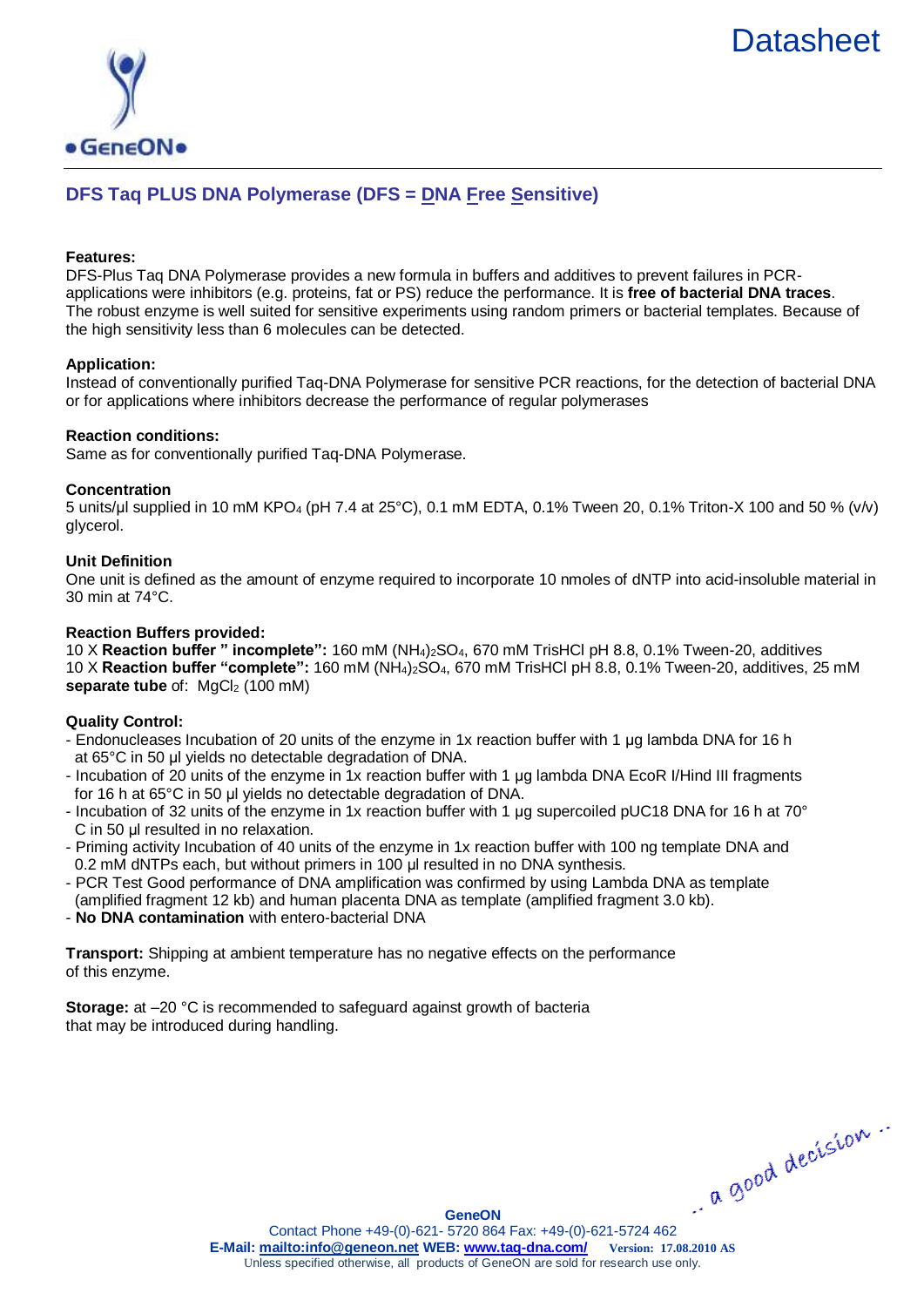

# **Standard Protocol:**

| <b>Components</b>                     | <b>Volume per reaction</b>                         |
|---------------------------------------|----------------------------------------------------|
| 10X reaction buffer                   | 5 <sub>µ</sub>                                     |
| MgCl <sub>2</sub>                     | optional                                           |
| dNTP-Mix (40mM)                       | $1.0 \mu$                                          |
| Up-stream primer $(10 \mu M$ stock)   | $0,5-2.5$ µl                                       |
| Down-stream primer (10µM stock)       | $0.5 - 2.5$ µl                                     |
| <b>Template DNA</b>                   | 0.1-15 ng/ml plasmid DNA<br>1-10 µg/ml genomic DNA |
| DFS-PlusTaq DNA Polymerase (5 u/µl)   | $0.1 - 0.8$ µl                                     |
| Sterile dest. Water (molecular grade) | up to 50 µl total reaction volume                  |

### **Note:**

- vortex all solutions carefully before using
- dispense all reagents on ice
- add the enzyme after Template DNA
- may you have to optimize the MgCl<sub>2</sub> concentration for best result

# **General Thermo-Cycler protocol:**

| <b>Step</b>                                             | <b>Time</b>                                 | <b>Temperature</b>                           |
|---------------------------------------------------------|---------------------------------------------|----------------------------------------------|
| Initial denaturation                                    | $2-5$ min                                   | 94-95°C                                      |
| 25-30 Cycles:<br>Denaturation<br>Annealing<br>Extension | 10-25 sec<br>10-25 sec<br>60 <sub>sec</sub> | $94-95^{\circ}$ C<br>55-65°C<br>72°C per 1kb |
| Final extension                                         | 5 min                                       | $72^{\circ}$ C                               |

# **Ordering information:**

| Cat.-no          | Description                    | <b>Amount</b> |
|------------------|--------------------------------|---------------|
| N <sub>140</sub> | Maximo DFS-Plus Taq Polymerase | 500 units     |
| N <sub>142</sub> | Maximo DFS-Plus Taq Polymerase | 5x500 units   |
| N <sub>142</sub> | Maximo DFS-Plus Taq Polymerase | 20x500 units  |

.. a good decision ..

**GeneON**

Contact Phone +49-(0)-621- 5720 864 Fax: +49-(0)-621-5724 462 **E-Mail:<mailto:info@geneon.net> WEB: [www.taq-dna.com/](http://www.taq-dna.com/) Version: 17.08.2010 AS** Unless specified otherwise, all products of GeneON are sold for research use only.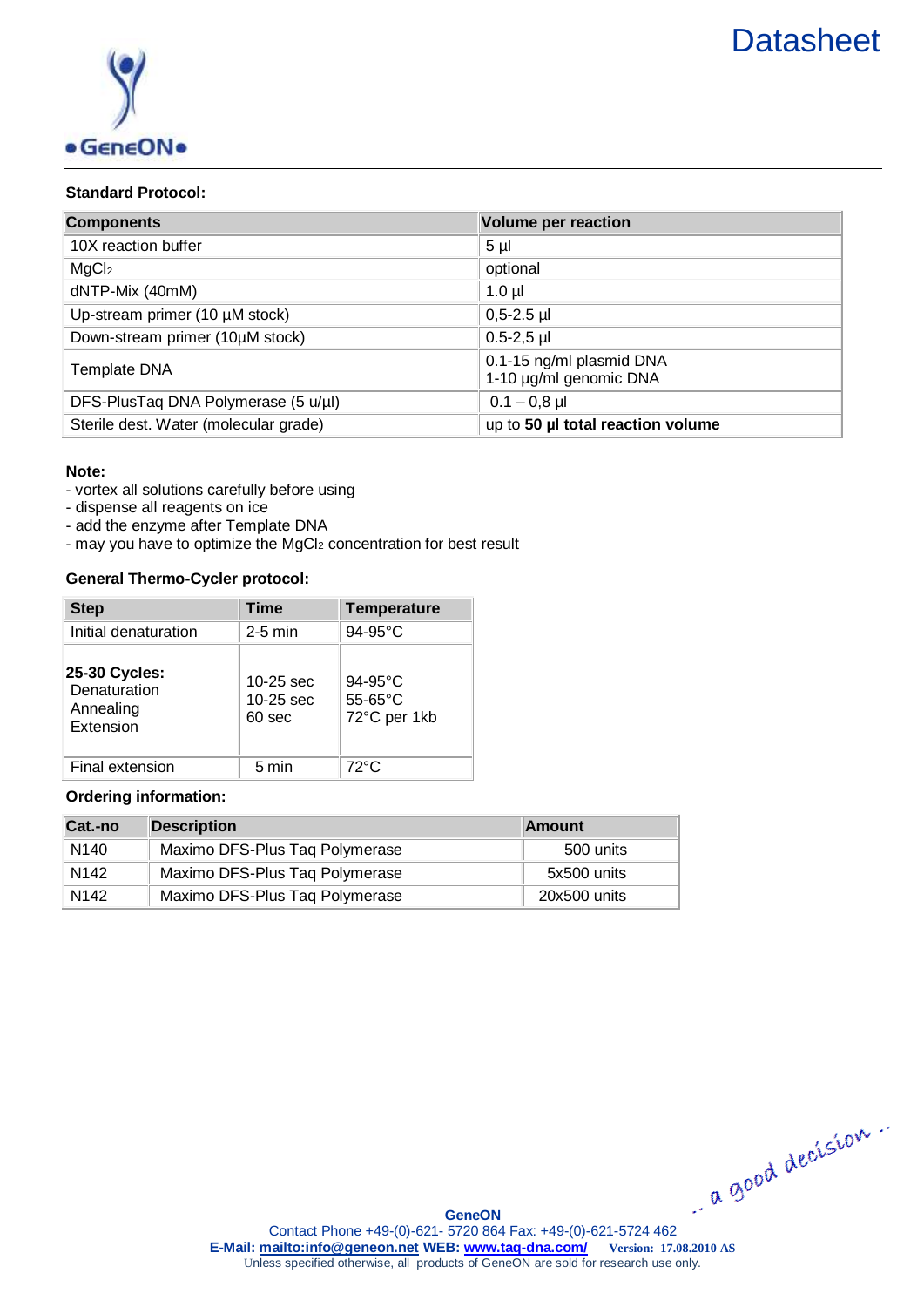



# **DFS-Plus Taq PLUS DNA Polymerase (DFS = DNA Free Sensitive) Cat.-No: N140, 500 units**

#### **Features:**

DFS-Plus Taq DNA Polymerase provides a new formula in buffers and additives to prevent failures in PCRapplications were inhibitors (e.g. proteins, fat or PS) reduce the performance. It is **free of bacterial DNA traces**. The robust enzyme is well suited for sensitive experiments using random primers or bacterial templates. Because of the high sensitivity less than 6 molecules can be detected.

### **Application:**

Instead of conventionally purified Taq-DNA Polymerase for sensitive PCR reactions, for the detection of bacterial DNA or for applications where inhibitors decrease the performance of regular polymerases

#### **Reaction conditions:**

Same as for conventionally purified Taq-DNA Polymerase.

### **Concentration**

5 units/μl supplied in 10 mM KPO<sup>4</sup> (pH 7.4 at 25°C), 0.1 mM EDTA, 0.1% Tween 20, 0.1% Triton-X 100 and 50 % (v/v) glycerol.

#### **Unit Definition**

One unit is defined as the amount of enzyme required to incorporate 10 nmoles of dNTP into acid-insoluble material in 30 min at 74°C.

### **Reaction Buffers provided:**

10 X **Reaction buffer " incomplete":** 160 mM (NH4)2SO4, 670 mM TrisHCl pH 8.8, 0.1% Tween-20, additives 10 X **Reaction buffer "complete":** 160 mM (NH4)2SO4, 670 mM TrisHCl pH 8.8, 0.1% Tween-20, additives, 25 mM **separate tube** of: MgCl<sub>2</sub> (100 mM)

### **Quality Control:**

- Endonucleases Incubation of 20 units of the enzyme in 1x reaction buffer with 1 μg lambda DNA for 16 h at 65°C in 50 μl yields no detectable degradation of DNA.
- Incubation of 20 units of the enzyme in 1x reaction buffer with 1 μg lambda DNA EcoR I/Hind III fragments for 16 h at 65°C in 50 μl yields no detectable degradation of DNA.
- Incubation of 32 units of the enzyme in 1x reaction buffer with 1 µg supercoiled pUC18 DNA for 16 h at 70° C in 50 μl resulted in no relaxation.
- Priming activity Incubation of 40 units of the enzyme in 1x reaction buffer with 100 ng template DNA and 0.2 mM dNTPs each, but without primers in 100 μl resulted in no DNA synthesis.
- PCR Test Good performance of DNA amplification was confirmed by using Lambda DNA as template (amplified fragment 12 kb) and human placenta DNA as template (amplified fragment 3.0 kb).
- **No DNA contamination** with entero-bacterial DNA

**Transport:** Shipping at ambient temperature has no negative effects on the performance of this enzyme.

**Storage:** at –20 °C is recommended to safeguard against growth of bacteria that may be introduced during handling.

a good decision.

**GeneON**

Contact Phone +49-(0)-621- 5720 864 Fax: +49-(0)-621-5724 462 **E-Mail:<mailto:info@geneon.net> WEB: [www.taq-dna.com/](http://www.taq-dna.com/) Version: 17.08.2010 AS** Unless specified otherwise, all products of GeneON are sold for research use only.